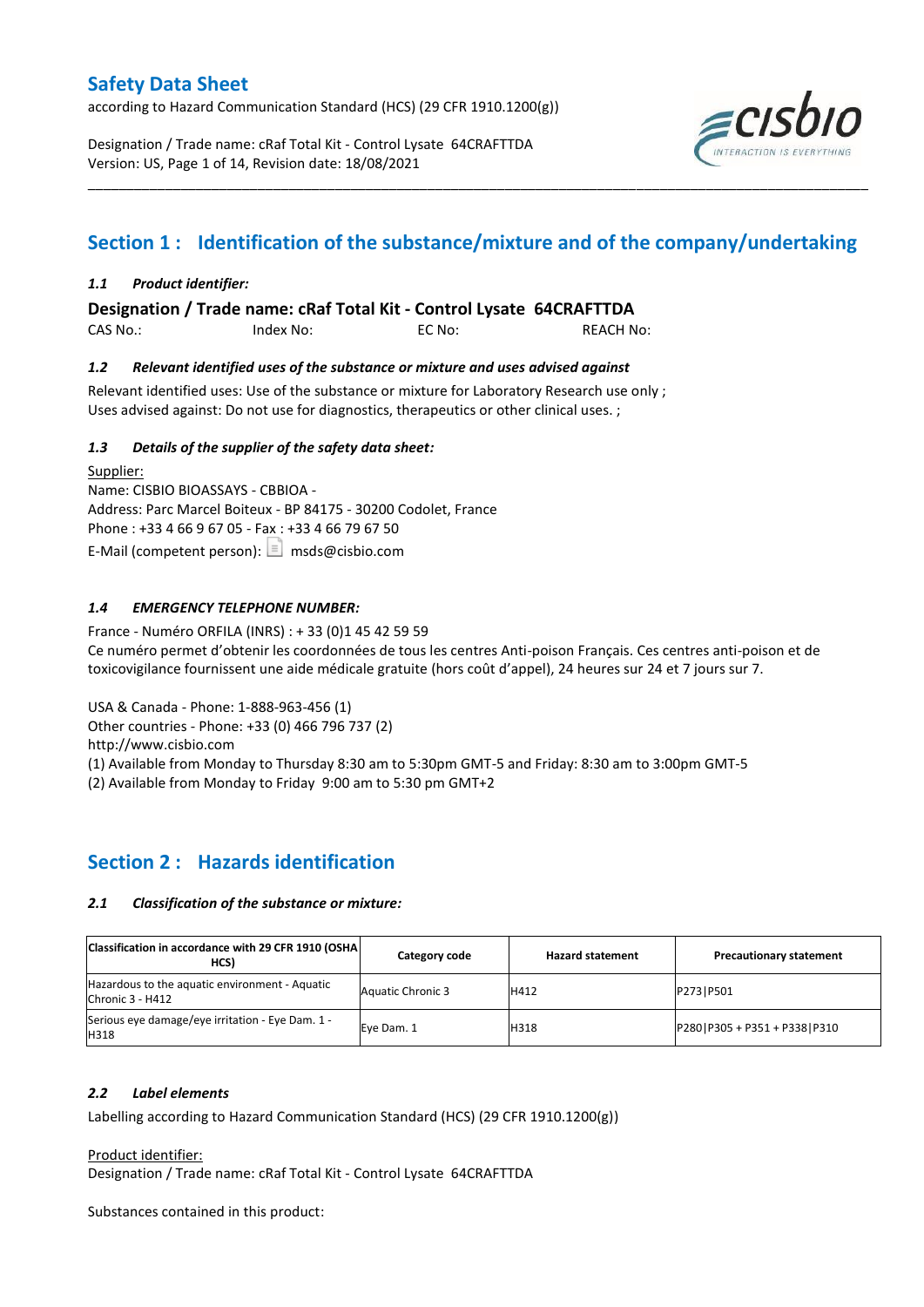according to Hazard Communication Standard (HCS) (29 CFR 1910.1200(g))

Designation / Trade name: cRaf Total Kit - Control Lysate 64CRAFTTDA Version: US, Page 2 of 14, Revision date: 18/08/2021



| Substance name                                                                                  | CAS <sub>n</sub> ° | Index n° | EC n°     |
|-------------------------------------------------------------------------------------------------|--------------------|----------|-----------|
| Poly (oxy-1,2-ethanediyl), alpha-(4-nonylphenyl)-omega-hydroxy-, branched 127087-87-0           |                    |          | 500-315-8 |
| trisodium tetraoxovanadate                                                                      | 13721-39-6         |          | 237-287-9 |
| Ethylenediamine-N,N,N1,N1-tetraacetic acid                                                      | 6381-92-6          |          |           |
| $Poly(oxy-1, 2-ethanediyl), \alpha-[4-(1, 1, 3, 3-tetramethylbutyl)phenyl]-\omega-$<br>hydroxy- | 9002-93-1          |          |           |

#### Hazard pictograms

GHS05-acid



#### Signal word: Danger

#### Hazard and precautionary statements:

| Code | <b>Hazard statments</b>                                                                                                                             |
|------|-----------------------------------------------------------------------------------------------------------------------------------------------------|
| H318 | Causes serious eye damage.                                                                                                                          |
| H412 | Harmful to aquatic life with long lasting effects                                                                                                   |
| P273 | Avoid release to the environment.                                                                                                                   |
| P280 | Wear protective gloves/protective clothing/eye protection/face protection.                                                                          |
|      | P305 + P351 + P338 IF IN EYES: Rinse cautiously with water for several minutes. Remove contact lenses, if present and easy to do. Continue rinsing. |
| P310 | Immediately call a POISON CENTER/doctor/                                                                                                            |
| P501 | Dispose of contents/container to                                                                                                                    |

#### *2.3 Other hazards*

The mixture contains substances classified as 'Substances of Very High Concern' (SVHC) published by the European CHemicals Agency (ECHA) under article 57 of REACH at levels of 0.1% or higher. This substance or mixture contains no components considered to be either persistent, bioaccumulative and toxic (PBT), or very persistent and very bioaccumulative (vPvB) at levels of 0.1% or higher ;

Adverse human health effects: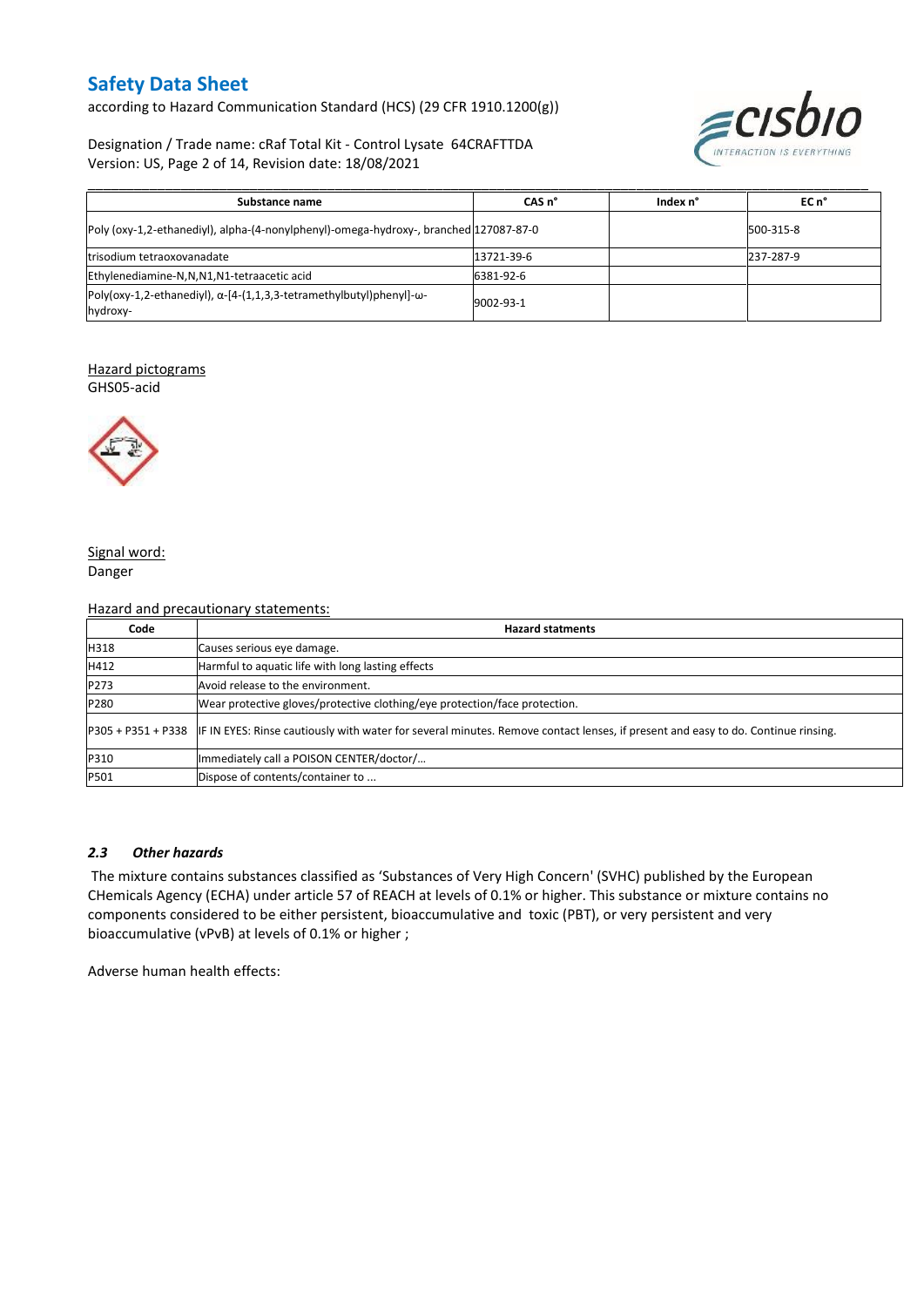according to Hazard Communication Standard (HCS) (29 CFR 1910.1200(g))

Designation / Trade name: cRaf Total Kit - Control Lysate 64CRAFTTDA Version: US, Page 3 of 14, Revision date: 18/08/2021



# **Section 3 : Composition/information on ingredients**

#### *3.2 Mixtures*

Hazardous ingredients:

| Substance name                                                                                 | CAS <sub>n</sub> ° | Index n°     | EC n°     | <b>Classification in accordance with 29 CFR</b><br><b>1910 (OSHA HCS)</b>                                                                                                                                                                | Concentration<br>(%) | <b>SCL</b> | M-factor |
|------------------------------------------------------------------------------------------------|--------------------|--------------|-----------|------------------------------------------------------------------------------------------------------------------------------------------------------------------------------------------------------------------------------------------|----------------------|------------|----------|
| Poly(oxy-1,2-ethanediyl),<br>$\alpha$ -[4-(1,1,3,3-<br>tetramethylbutyl)phenyl]-<br>ω-hydroxy- | 9002-93-1          |              |           | Acute toxicity - Acute Tox. 4 - H302 -<br>Oral<br>Hazardous to the aquatic environment -<br>Aquatic Chronic 2 - H411<br>Serious eye damage/eye irritation - Eye<br>Dam. 1 - H318<br>Skin corrosion/irritation - Skin Irrit. 2 -<br>H315  | < 10%                |            |          |
| Poly (oxy-1,2-ethanediyl),<br>alpha-(4-nonylphenyl)-<br>omega-hydroxy-,<br>branched            | 127087-87-0        |              | 500-315-8 | Acute toxicity - Acute Tox. 4 - H302 -<br>Oral<br>Acute toxicity - Acute Tox. 4 - H332 -<br>Inhalation<br>Hazardous to the aquatic environment -<br>Aquatic Chronic 2 - H411<br>Serious eye damage/eye irritation - Eye<br>Dam. 1 - H318 | < 10%                |            |          |
| sodium chloride                                                                                | 7647-14-5          |              | 231-598-3 |                                                                                                                                                                                                                                          | < 10%                |            |          |
| ethanol                                                                                        | 64-17-5            | 603-002-00-5 | 200-578-6 | Flammable liquid - Flam. Liq. 2 - H225                                                                                                                                                                                                   | $< 1\%$              |            |          |
| Ethylenediamine-<br>N,N,N1,N1-tetraacetic<br>acid                                              | 6381-92-6          |              |           | Acute toxicity - Acute Tox. 4 - H332 -<br>Inhalation<br>Specific target organ toxicity - repeated<br>exposure - STOT RE 2 - H373                                                                                                         | $< 1\%$              |            |          |
| trisodium<br>tetraoxovanadate                                                                  | 13721-39-6         |              | 237-287-9 | Acute toxicity - Acute Tox. 4 - H302 -<br>Oral                                                                                                                                                                                           | $< 1\%$              |            |          |

\_\_\_\_\_\_\_\_\_\_\_\_\_\_\_\_\_\_\_\_\_\_\_\_\_\_\_\_\_\_\_\_\_\_\_\_\_\_\_\_\_\_\_\_\_\_\_\_\_\_\_\_\_\_\_\_\_\_\_\_\_\_\_\_\_\_\_\_\_\_\_\_\_\_\_\_\_\_\_\_\_\_\_\_\_\_\_\_\_\_\_\_\_\_\_\_\_\_\_\_\_

#### Additional information:

Full text of H- and EUH-phrases: see SECTION 16.

### **Section 4 : First aid measures**

#### *4.1 Description of first aid measures*

**General information**: Do not leave affected person unattended. ;

**Following inhalation**: In case of respiratory tract irritation, consult a physician. ;

**Following skin contact**:After contact with skin, wash immediately with water ;

**Following eye contact**: After contact with the eyes, rinse with water with the eyelids open for a sufficient length of time, then consult an ophthalmologist immediately. ;

**Following ingestion**: Do NOT induce vomiting. ;

**Self-protection of the first aider**:

#### *4.2 Most important symptoms and effects, both acute and delayed*

Symptoms: No known symptoms to date. ; Effects:

*4.3 Indication of any immediate medical attention and special treatment needed*

Notes for the doctor: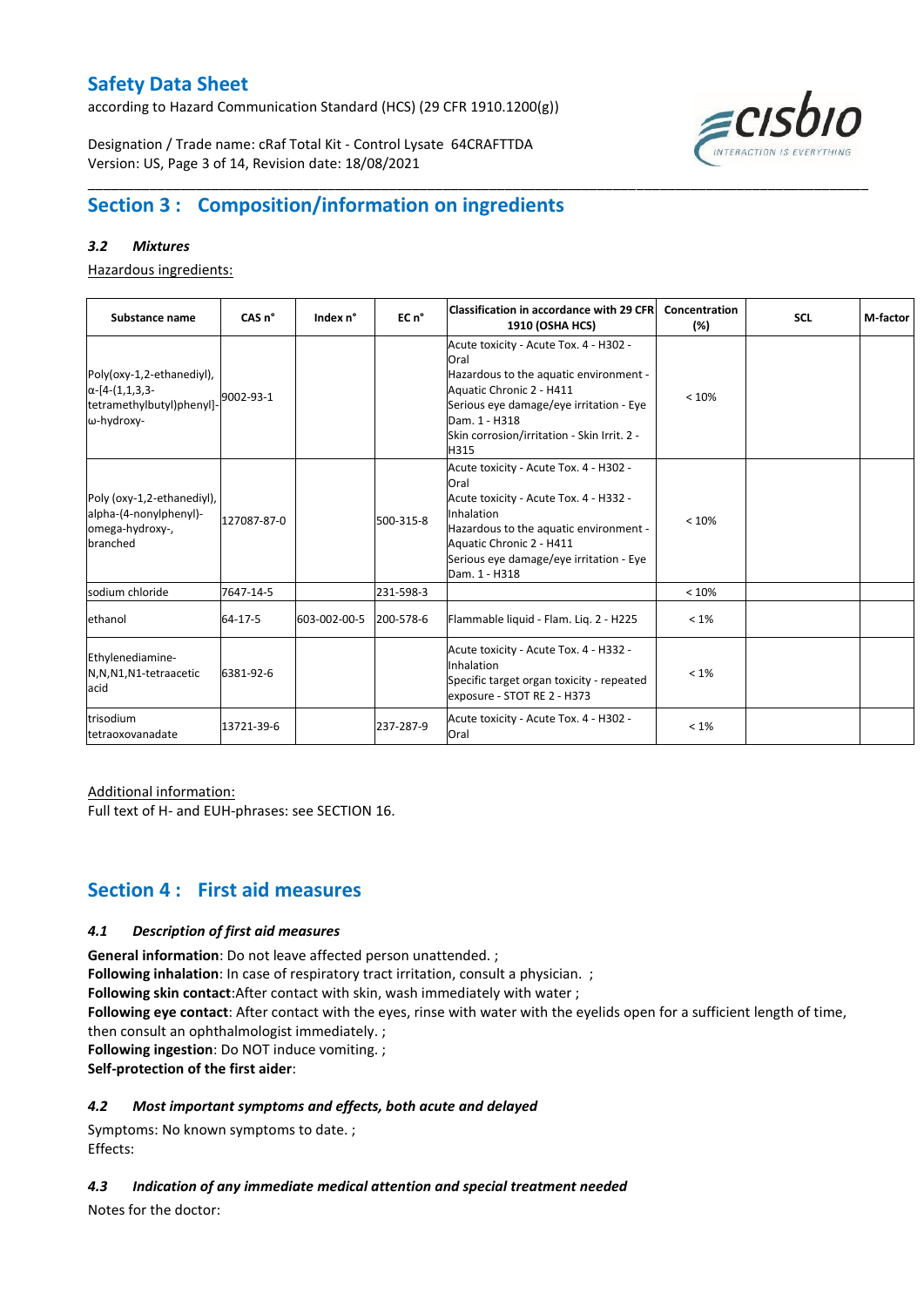according to Hazard Communication Standard (HCS) (29 CFR 1910.1200(g))

Designation / Trade name: cRaf Total Kit - Control Lysate 64CRAFTTDA Version: US, Page 4 of 14, Revision date: 18/08/2021



### **Section 5 : Firefighting measures**

#### *5.1 Extinguishing media:*

Suitable extinguishing media: This product is not flammable. Use extinguishing agent suitable for type of surrounding fire ;

\_\_\_\_\_\_\_\_\_\_\_\_\_\_\_\_\_\_\_\_\_\_\_\_\_\_\_\_\_\_\_\_\_\_\_\_\_\_\_\_\_\_\_\_\_\_\_\_\_\_\_\_\_\_\_\_\_\_\_\_\_\_\_\_\_\_\_\_\_\_\_\_\_\_\_\_\_\_\_\_\_\_\_\_\_\_\_\_\_\_\_\_\_\_\_\_\_\_\_\_\_

#### *5.2 Special hazards arising from the substance or mixture*

Hazardous combustion products: /

#### *5.3 Advice for fire-fighters*

Wear Protective clothing. ; Additional information:

### **Section 6 : Accidental release measures**

#### *6.1 Personal precautions, protective equipment and emergency procedures*

Emergency procedures: Provide adequate ventilation. ;

#### *6.2 Environmental precautions*

Do not allow to enter into surface water or drains. ;

#### *6.3 Methods and material for containment and cleaning up*

For cleaning up: Suitable material for taking up: Absorbing material, organic ; Other information:

#### *6.4 Reference to other sections*

Additional information:

### **Section 7 : Handling and storage**

#### *7.1 Precautions for safe handling*

Protective measures:

Advice on safe handling: Avoid contact with skin, eyes and clothes. ; Fire preventions:

Do not eat, drink or smoke in areas where reagents are handled. ; Advice on general occupational hygiene : Handle in accordance with good industrial hygiene and safety practice ;

#### *7.2 Conditions for safe storage, including any incompatibilities*

Requirements for storage rooms and vessels: Keep container tightly closed.; Hints on storage assembly: Materials to avoid: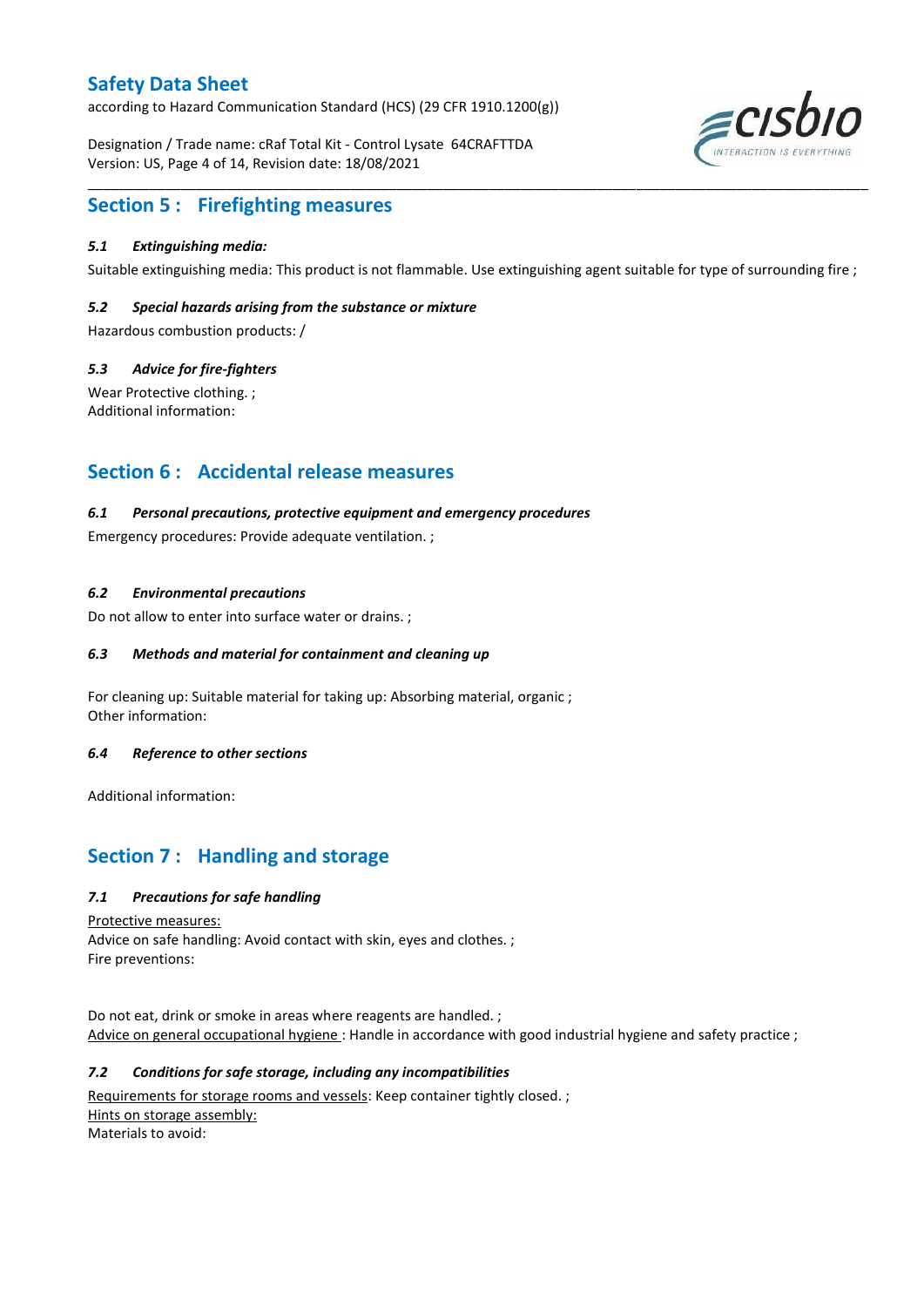according to Hazard Communication Standard (HCS) (29 CFR 1910.1200(g))

Designation / Trade name: cRaf Total Kit - Control Lysate 64CRAFTTDA Version: US, Page 5 of 14, Revision date: 18/08/2021



Further information on storage conditions:

#### *7.3 Specific end uses:*

Recommendations on specific end uses: Observe technical data sheet. ;

# **Section 8 : Exposure controls/personal protection**

#### *8.1 Control parameters*

Preliminary remark:

#### 8.1.1 Occupational exposure limits:

OSHA (USA)

| Source:                       | Occupational Safety and Health Administration (OSHA) Permissible Exposure Limits (PELS) from 29 CFR 1910.1000 |               |                                                                            |                                                                               |                                                                      |                                                                        |  |  |  |  |  |
|-------------------------------|---------------------------------------------------------------------------------------------------------------|---------------|----------------------------------------------------------------------------|-------------------------------------------------------------------------------|----------------------------------------------------------------------|------------------------------------------------------------------------|--|--|--|--|--|
| <b>Substance</b>              | EC No.                                                                                                        | <b>CAS-No</b> | <b>OSHA Permissible</b><br><b>Exposure Limit (PEL)</b><br>8-hour TWA (ppm) | <b>OSHA Permissible</b><br><b>Exposure Limit (PEL) 8-</b><br>hour TWA (mg/m3) | <b>OSHA Permissible</b><br><b>Exposure Limit (PEL)</b><br>STEL (ppm) | <b>OSHA Permissible</b><br><b>Exposure Limit (PEL)</b><br>STEL (mg/m3) |  |  |  |  |  |
| 13472-36-1                    |                                                                                                               | 13472-36-1    |                                                                            |                                                                               |                                                                      |                                                                        |  |  |  |  |  |
| 13721-39-6 / 237-<br>287-9    | 237-287-9                                                                                                     | 13721-39-6    |                                                                            |                                                                               |                                                                      | 0.05                                                                   |  |  |  |  |  |
| 6381-92-6                     |                                                                                                               | 6381-92-6     |                                                                            |                                                                               |                                                                      |                                                                        |  |  |  |  |  |
| 64-17-5 / 200-578-6 200-578-6 |                                                                                                               | 64-17-5       | 1000                                                                       | 1900                                                                          |                                                                      |                                                                        |  |  |  |  |  |
| 68412-54-4 / 500-<br>209-1    | 500-209-1                                                                                                     | 68412-54-4    |                                                                            |                                                                               |                                                                      |                                                                        |  |  |  |  |  |
| 7647-14-5 / 231-598-231-598-3 |                                                                                                               | 7647-14-5     |                                                                            |                                                                               |                                                                      |                                                                        |  |  |  |  |  |

\_\_\_\_\_\_\_\_\_\_\_\_\_\_\_\_\_\_\_\_\_\_\_\_\_\_\_\_\_\_\_\_\_\_\_\_\_\_\_\_\_\_\_\_\_\_\_\_\_\_\_\_\_\_\_\_\_\_\_\_\_\_\_\_\_\_\_\_\_\_\_\_\_\_\_\_\_\_\_\_\_\_\_\_\_\_\_\_\_\_\_\_\_\_\_\_\_\_\_\_\_

| Source:                       | TRGS 903, November 2015, BAuA |               |             |           |
|-------------------------------|-------------------------------|---------------|-------------|-----------|
| <b>Substance</b>              | EC No.                        | <b>CAS-No</b> | BGW (mg/m3) | BGW (ppm) |
| 13472-36-1                    |                               | 13472-36-1    |             |           |
| 13721-39-6 / 237-<br>287-9    | 237-287-9                     | 13721-39-6    |             |           |
| 6381-92-6                     |                               | 6381-92-6     |             |           |
| 64-17-5 / 200-578-6 200-578-6 |                               | 64-17-5       |             |           |
| 68412-54-4 / 500-<br>209-1    | 500-209-1                     | 68412-54-4    |             |           |
| 7647-14-5 / 231-598-<br>з     | 231-598-3                     | 7647-14-5     |             |           |

#### 8.1.2 DNEL/PNEC-values:

• DNEL worker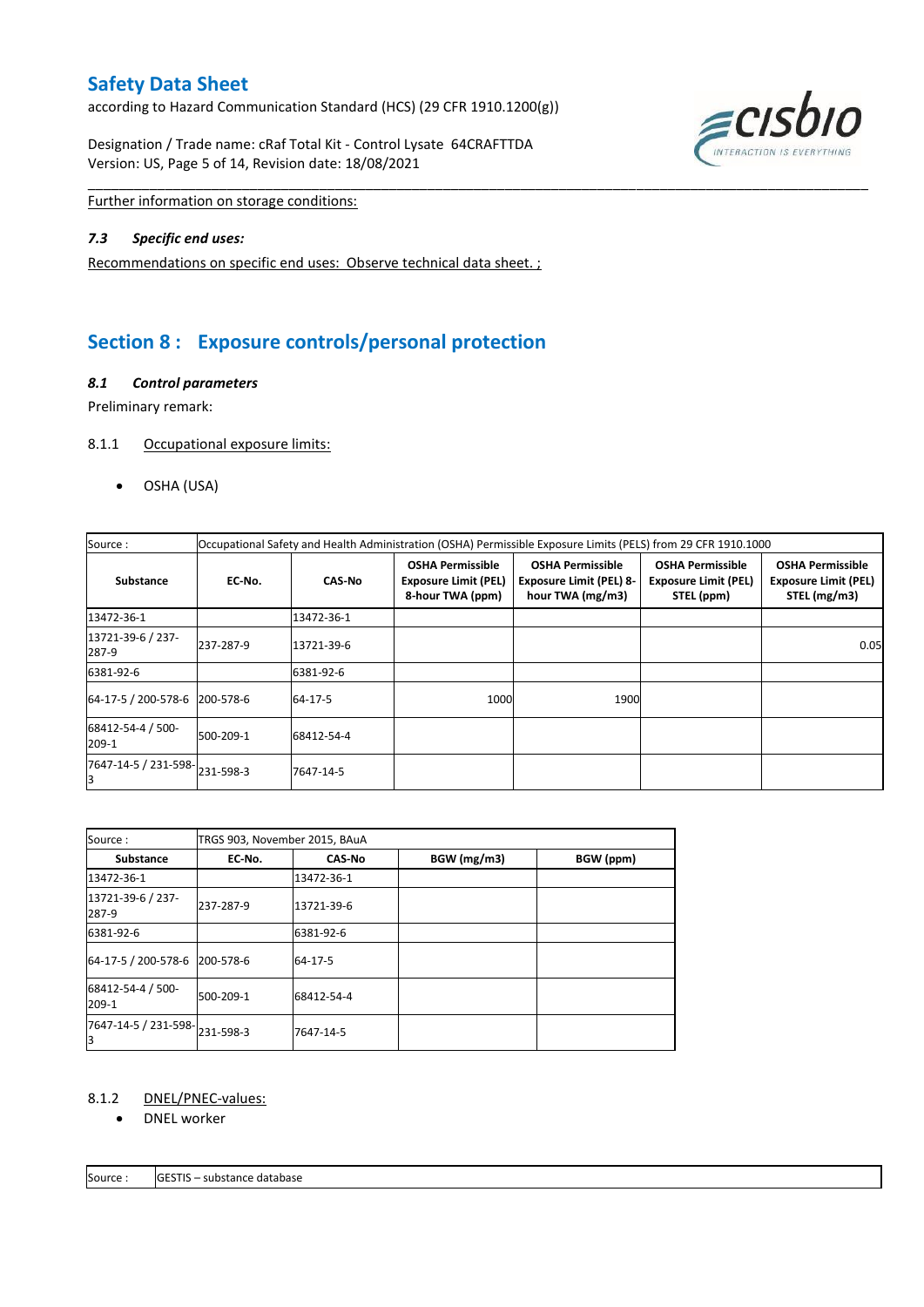according to Hazard Communication Standard (HCS) (29 CFR 1910.1200(g))



Designation / Trade name: cRaf Total Kit - Control Lysate 64CRAFTTDA Version: US, Page 6 of 14, Revision date: 18/08/2021

| Substance                                                                                                                            | EC-No.              | <b>CAS-No</b> | Acute - dermal,<br>local effects<br>(mg/kg/day) | Long-term $-$<br>dermal, local<br>effects<br>(mg/kg/day) | Long-term $-$<br>dermal,<br>systemic effects<br>(mg/kg/day) | Acute-<br>inhalation, local<br>effects (mg/m3) | Acute -<br>inhalation,<br>systemic effects<br>(mg/m3) | Long-term $-$<br>inhalation, local<br>effects (mg/m3) systemic effects | Long-term $-$<br>inhalation,<br>(mg/m3) |
|--------------------------------------------------------------------------------------------------------------------------------------|---------------------|---------------|-------------------------------------------------|----------------------------------------------------------|-------------------------------------------------------------|------------------------------------------------|-------------------------------------------------------|------------------------------------------------------------------------|-----------------------------------------|
| 13472-36-1                                                                                                                           |                     | 13472-36-1    |                                                 |                                                          |                                                             |                                                | 2.79-2.79                                             |                                                                        |                                         |
| $\left  \frac{13721 \cdot 39 \cdot 6}{237 \cdot 287 \cdot 9} \cdot \right  \right  13721 \cdot 39 \cdot 6$<br>237-287-9              |                     |               |                                                 |                                                          |                                                             |                                                |                                                       |                                                                        |                                         |
| 6381-92-6                                                                                                                            |                     | 6381-92-6     |                                                 |                                                          |                                                             | $1.5 - 1.5$                                    |                                                       |                                                                        |                                         |
| $64 - 17 - 5/$<br>200-578-6                                                                                                          | 200-578-6 64-17-5   |               |                                                 |                                                          |                                                             |                                                | 950-950                                               |                                                                        |                                         |
| $\left. 68412 \hbox{-} 54 \hbox{-} 4 \right/ \hbox{\small\rm 500-209-1} \; \left  68412 \hbox{-} 54 \hbox{-} 4 \right $<br>500-209-1 |                     |               |                                                 |                                                          |                                                             |                                                | $4.7 - 4.7$                                           |                                                                        |                                         |
| 7647-14-5 /<br>231-598-3                                                                                                             | 231-598-3 7647-14-5 |               |                                                 |                                                          |                                                             |                                                | 2068.62-<br>2068.62                                   |                                                                        |                                         |

#### DNEL consumer

| Source:                     |                   | GESTIS - substance database |                                                 |                                                          |                                                             |                                                 |                                                         |                                                       |                                                             |
|-----------------------------|-------------------|-----------------------------|-------------------------------------------------|----------------------------------------------------------|-------------------------------------------------------------|-------------------------------------------------|---------------------------------------------------------|-------------------------------------------------------|-------------------------------------------------------------|
| <b>Substance</b>            | EC-No.            | CAS-No                      | Acute - dermal,<br>local effects<br>(mg/kg/day) | Long-term $-$<br>dermal, local<br>effects<br>(mg/kg/day) | Long-term $-$<br>dermal,<br>systemic effects<br>(mg/kg/day) | Acute –<br>inhalation, local<br>effects (mg/m3) | $Acute -$<br>inhalation,<br>systemic effects<br>(mg/m3) | $Long-term -$<br>inhalation, local<br>effects (mg/m3) | Long-term $-$<br>inhalation,<br>systemic effects<br>(mg/m3) |
| 13472-36-1                  |                   | 13472-36-1                  |                                                 |                                                          |                                                             |                                                 |                                                         |                                                       |                                                             |
| 13721-39-6 /<br>237-287-9   |                   | 237-287-9 13721-39-6        |                                                 |                                                          |                                                             |                                                 |                                                         |                                                       |                                                             |
| 6381-92-6                   |                   | 6381-92-6                   |                                                 |                                                          |                                                             |                                                 |                                                         |                                                       |                                                             |
| $64 - 17 - 5/$<br>200-578-6 | 200-578-6 64-17-5 |                             |                                                 |                                                          |                                                             |                                                 |                                                         |                                                       |                                                             |
| 68412-54-4<br>500-209-1     |                   | 500-209-1 68412-54-4        |                                                 |                                                          |                                                             |                                                 |                                                         |                                                       |                                                             |
| 7647-14-5 /<br>231-598-3    |                   | 231-598-37647-14-5          |                                                 |                                                          |                                                             |                                                 |                                                         |                                                       |                                                             |

#### • PNEC

| Source:                     | <b>INERIS</b>                   |            |                    |  |  |              |  |                      |                                                                                                                                 |  |            |  |                      |              |                                             |  |  |  |
|-----------------------------|---------------------------------|------------|--------------------|--|--|--------------|--|----------------------|---------------------------------------------------------------------------------------------------------------------------------|--|------------|--|----------------------|--------------|---------------------------------------------|--|--|--|
|                             |                                 |            | PNEC AQUATIC       |  |  |              |  |                      |                                                                                                                                 |  |            |  | <b>PNEC Sediment</b> |              |                                             |  |  |  |
| <b>Substance</b>            | EC-No.<br><b>CAS-No</b>         |            | freshwater         |  |  | marine water |  | intermittent release |                                                                                                                                 |  | freshwater |  |                      | marine water |                                             |  |  |  |
|                             |                                 |            | $(mg/L)$ $(mg/kg)$ |  |  |              |  |                      | $\lceil (ppm) \rceil \lceil (mg/L) \rceil \lceil (mg/kg) \rceil \lceil (mg/L) \rceil \lceil (mg/kg) \rceil \lceil (ppm) \rceil$ |  |            |  |                      |              | $(mg/L)$ (mg/kg) (ppm) (mg/L) (mg/kg) (ppm) |  |  |  |
| 13472-36-1                  |                                 | 13472-36-1 |                    |  |  |              |  |                      |                                                                                                                                 |  |            |  |                      |              |                                             |  |  |  |
| 13721-39-6<br>19            | / 237-287- 237-287-9 13721-39-6 |            |                    |  |  |              |  |                      |                                                                                                                                 |  |            |  |                      |              |                                             |  |  |  |
| 6381-92-6                   |                                 | 6381-92-6  |                    |  |  |              |  |                      |                                                                                                                                 |  |            |  |                      |              |                                             |  |  |  |
| $64 - 17 - 5/$<br>200-578-6 | 200-578-6 64-17-5               |            |                    |  |  |              |  |                      |                                                                                                                                 |  |            |  |                      |              |                                             |  |  |  |
| 68412-54-4                  | / 500-209- 500-209-1 68412-54-4 |            |                    |  |  |              |  |                      |                                                                                                                                 |  |            |  |                      |              |                                             |  |  |  |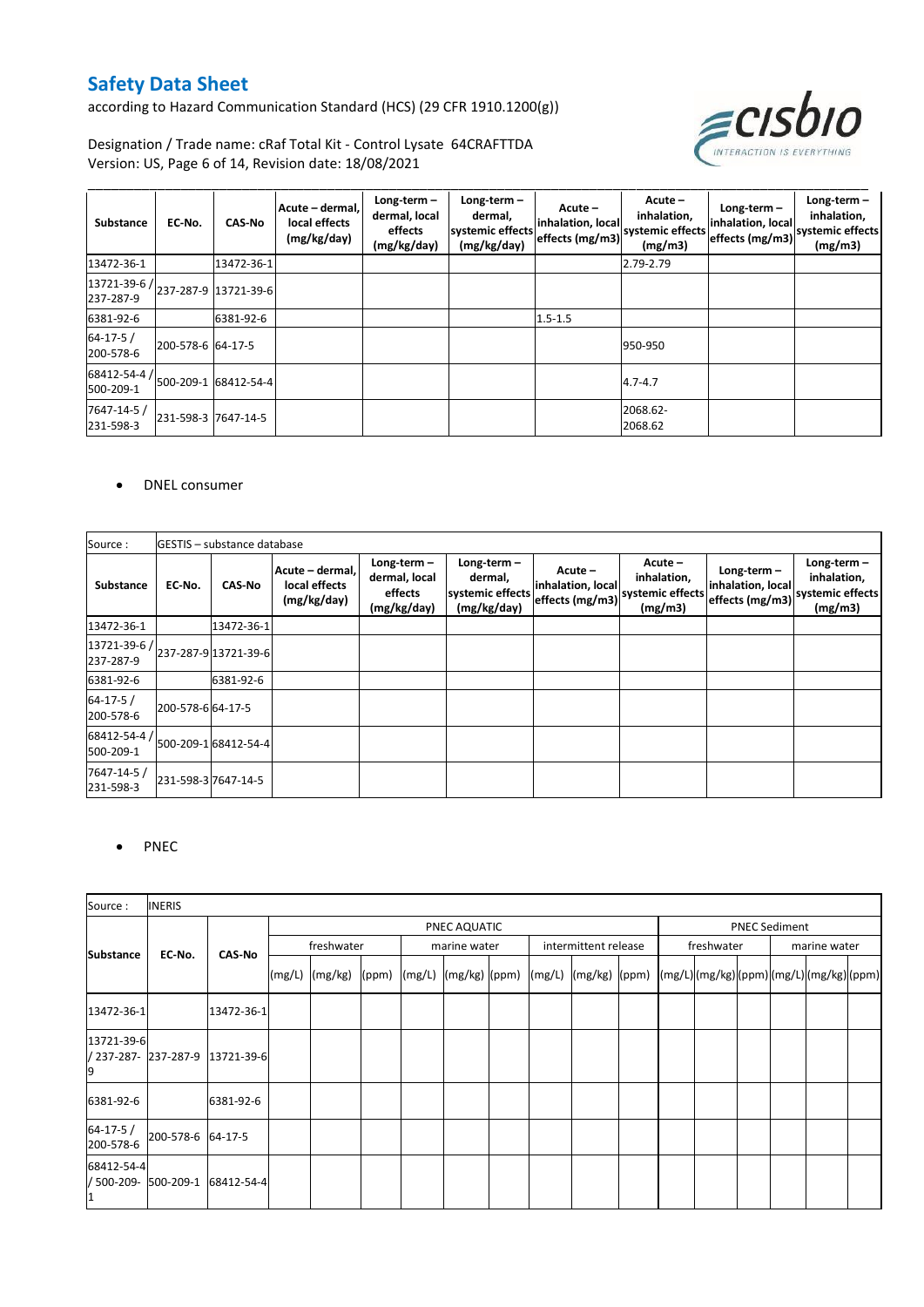according to Hazard Communication Standard (HCS) (29 CFR 1910.1200(g))



Designation / Trade name: cRaf Total Kit - Control Lysate 64CRAFTTDA Version: US, Page 7 of 14, Revision date: 18/08/2021

| 7647-14-5<br>/ 231-598- 231-598-3 7647-14-5 |  |  |  |  |  |  |  |  |  |
|---------------------------------------------|--|--|--|--|--|--|--|--|--|
|                                             |  |  |  |  |  |  |  |  |  |

| Source:                                         | <b>INERIS</b> |               |           |         |       |        |                                |        |        |          |       |                             |         |       |
|-------------------------------------------------|---------------|---------------|-----------|---------|-------|--------|--------------------------------|--------|--------|----------|-------|-----------------------------|---------|-------|
|                                                 |               |               |           |         |       |        |                                | Others |        |          |       |                             |         |       |
| <b>Substance</b>                                | EC No.        | <b>CAS-No</b> | PNEC soil |         |       |        | PNEC sewage treatment<br>plant |        |        | PNEC air |       | PNEC secondary<br>poisoning |         |       |
|                                                 |               |               | (mg/L)    | (mg/kg) | (ppm) | (mg/L) | (mg/kg)                        | (ppm)  | (mg/L) | (mg/kg)  | (ppm) | (mg/L)                      | (mg/kg) | (ppm) |
| 13472-36-1                                      |               | 13472-36-1    |           |         |       |        |                                |        |        |          |       |                             |         |       |
| $13721 - 39 - 6$ / $237 - 287 - 9$<br>237-287-9 |               | 13721-39-6    |           |         |       |        |                                |        |        |          |       |                             |         |       |
| 6381-92-6                                       |               | 6381-92-6     |           |         |       |        |                                |        |        |          |       |                             |         |       |
| $64 - 17 - 5/$<br>200-578-6                     | 200-578-6     | 64-17-5       |           |         |       |        |                                |        |        |          |       |                             |         |       |
| $68412 - 54 - 4$ / $500 - 209 - 1$<br>500-209-1 |               | 68412-54-4    |           |         |       |        |                                |        |        |          |       |                             |         |       |
| 7647-14-5 /<br>231-598-3                        | 231-598-3     | 7647-14-5     |           |         |       |        |                                |        |        |          |       |                             |         |       |

#### *8.2 Exposure controls*

8.2.1 Appropriate engineering controls:

Technical measures and appropriate working operations should be given priority over the use of personal protective equipment. See section 7

8.2.2 Personal protective equipment:

Eye / Face protection: Safety glasses with side-shields ;

Skin protection:Gloves ;

Respiratory protection:Ensure adequate ventilation ;

Thermal hazards:

8.2.3 Environmental exposure controls:

Consumer exposure control

Measures related to consumer uses of the substance (as such or in mixtures): Measures related to the service life of the substance in articles:

# **Section 9 : Physical and chemical properties**

#### *9.1 Information on basic physical and chemical properties*

**Annearance** 

| <b>Appearance</b>     |             |
|-----------------------|-------------|
| Physical state        | Liquid ·    |
| Colour                | Colorless : |
| Odour                 |             |
| Odour threshold (ppm) |             |

|                                          | Value | Concentration<br>(mol/L) | Method | Temperature (°C) | Pressure (kPa) | Remark |
|------------------------------------------|-------|--------------------------|--------|------------------|----------------|--------|
| IрН                                      |       |                          |        |                  |                |        |
| Melting point (°C)                       |       |                          |        |                  |                |        |
| Freezing point (°C)                      |       |                          |        |                  |                |        |
| Initial boiling point/boiling range (°C) |       |                          |        |                  |                |        |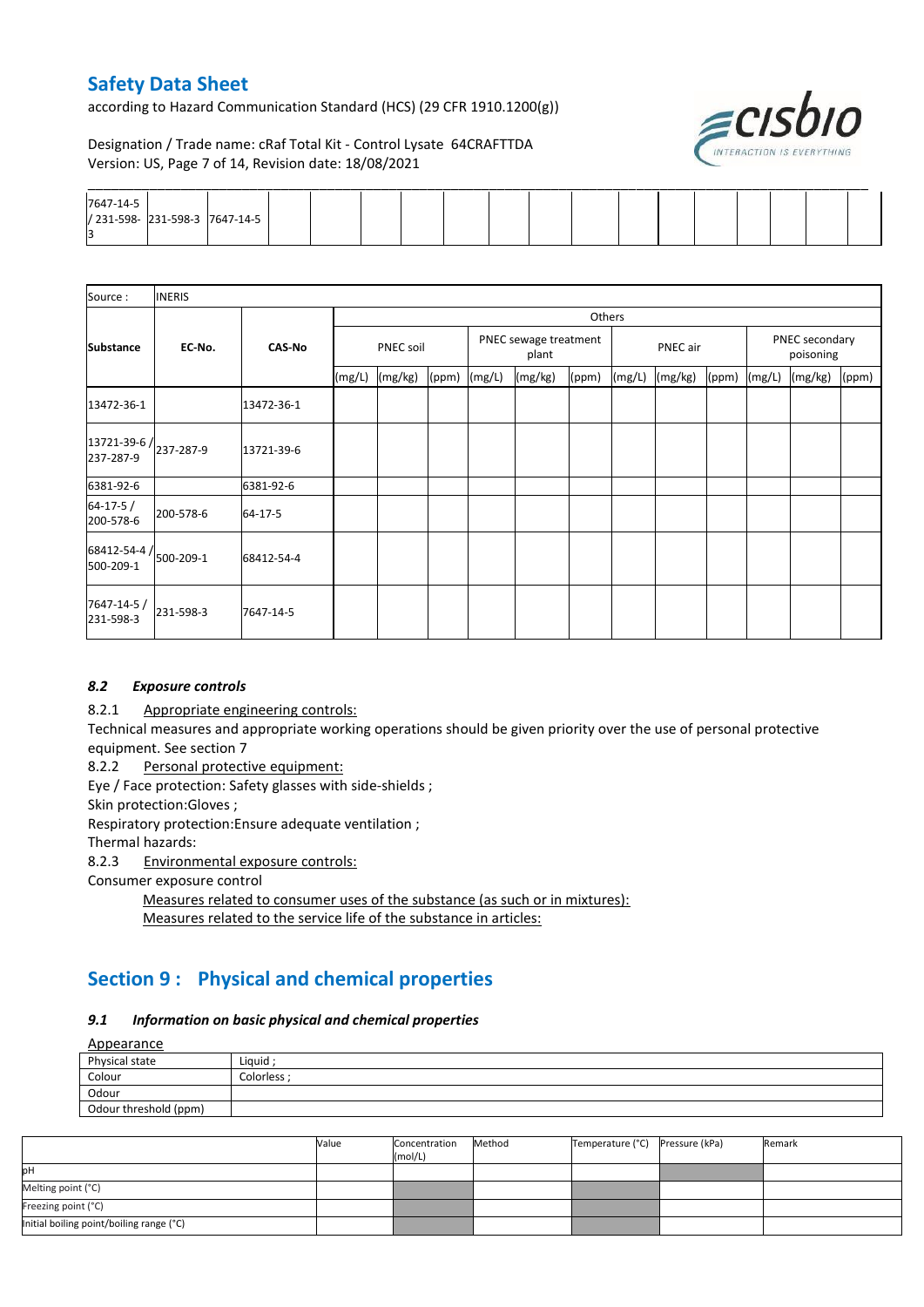according to Hazard Communication Standard (HCS) (29 CFR 1910.1200(g))



Designation / Trade name: cRaf Total Kit - Control Lysate 64CRAFTTDA Version: US, Page 8 of 14, Revision date: 18/08/2021

| Evaporation rate (kg/m <sup>2</sup> /h)                                  |                  |  |  |  |
|--------------------------------------------------------------------------|------------------|--|--|--|
| Flammability (type:) (%)                                                 |                  |  |  |  |
| Upper/lower<br>Upper explosive limit<br>flammability or explosive<br>(%) |                  |  |  |  |
| Lower explosive limit (%)                                                |                  |  |  |  |
| Vapour pressure (kPa)                                                    |                  |  |  |  |
| Vapour density (g/cm <sup>3</sup> )                                      |                  |  |  |  |
| Density (g/cm <sup>3</sup> )                                             |                  |  |  |  |
| Relative density (g/cm <sup>3</sup> )                                    |                  |  |  |  |
| Bulk density (g/cm <sup>3</sup> )                                        |                  |  |  |  |
| Critical density (g/cm <sup>3</sup> )                                    |                  |  |  |  |
| Solubility (Type: ) (g/L)                                                |                  |  |  |  |
| Partition coefficient (log Pow)                                          |                  |  |  |  |
| n-octanol/water at pH :                                                  |                  |  |  |  |
| Auto-ignition temperature (°C)                                           |                  |  |  |  |
| Decomposition temperature (°C)                                           |                  |  |  |  |
| Decomposition energy : kJ                                                |                  |  |  |  |
| Viscosity, dynamic (poiseuille)                                          |                  |  |  |  |
| Viscosity, cinematic (cm <sup>3</sup> /s)                                |                  |  |  |  |
| Explosive properties                                                     |                  |  |  |  |
| Oxidising properties                                                     |                  |  |  |  |
|                                                                          | <b>Densities</b> |  |  |  |

#### *9.2 Other information:*

No other relevant data available

### **Section 10 : Stability and reactivity**

#### *10.1 Reactivity*

This material is considered to be non-reactive under normal use conditions. ;

#### *10.2 Chemical stability*

- *10.3 Possibility of hazardous reactions*
- *10.4 Conditions to avoid:*
- *10.5 Incompatible materials:*

#### *10.6 Hazardous decomposition products:*

Does not decompose when used for intended uses. ;

### **Section 11 : Toxicological information**

Toxicokinetics, metabolism and distribution

#### *11.1 Information on toxicological effects*

**Substances**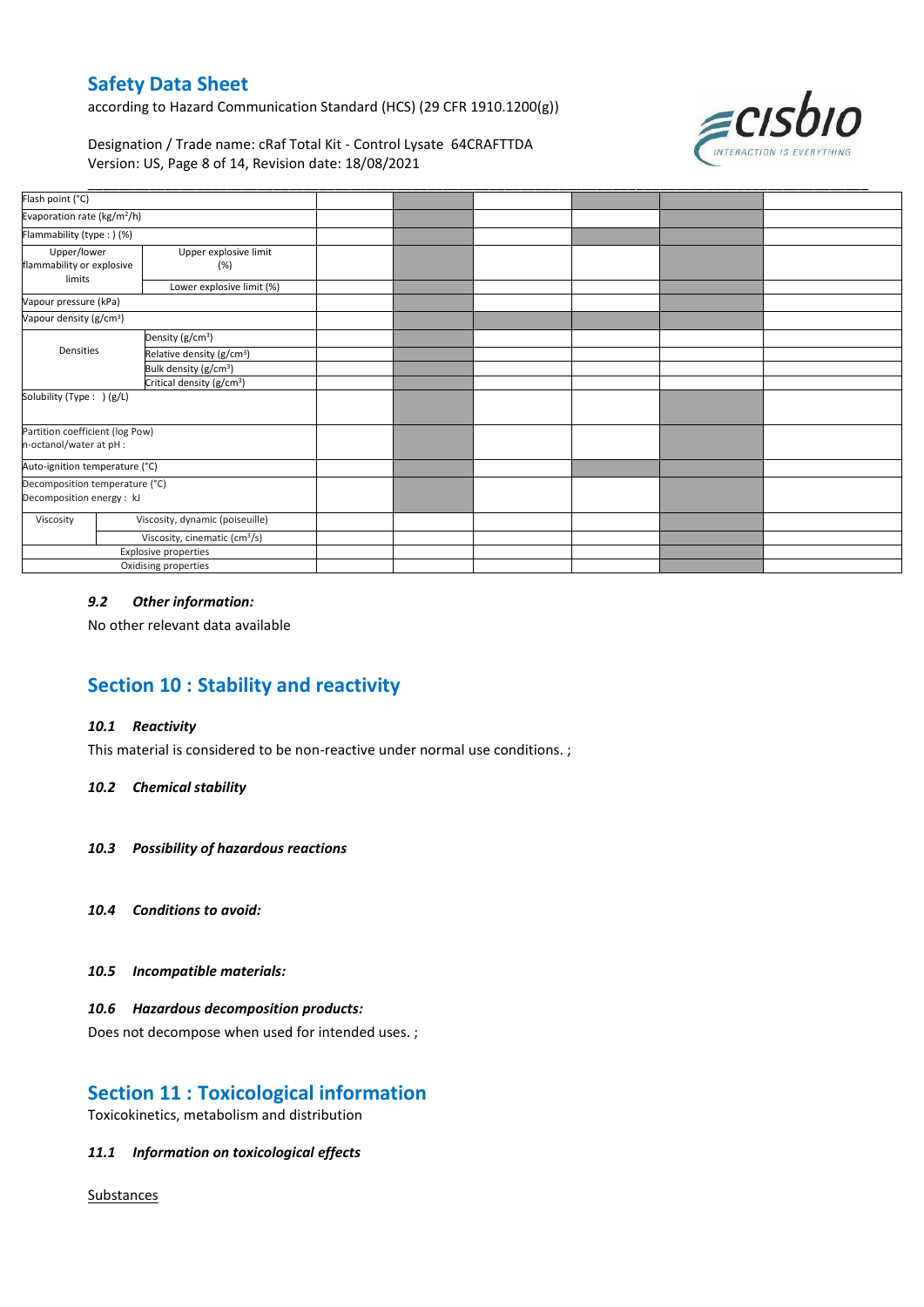according to Hazard Communication Standard (HCS) (29 CFR 1910.1200(g))

Designation / Trade name: cRaf Total Kit - Control Lysate 64CRAFTTDA Version: US, Page 9 of 14, Revision date: 18/08/2021



#### **Acute toxicity**

Animal data:

Acute oral toxicity:

| Substance name          | <b>LD50</b><br>(mg/kg) | <b>Species</b> | Method | Symptoms / delayed effects | Remark        |
|-------------------------|------------------------|----------------|--------|----------------------------|---------------|
| 127087-87-0 / 500-315-8 |                        |                |        |                            | Data lacking. |
| 9002-93-1               | 1800-1800              | Rat            |        |                            |               |

\_\_\_\_\_\_\_\_\_\_\_\_\_\_\_\_\_\_\_\_\_\_\_\_\_\_\_\_\_\_\_\_\_\_\_\_\_\_\_\_\_\_\_\_\_\_\_\_\_\_\_\_\_\_\_\_\_\_\_\_\_\_\_\_\_\_\_\_\_\_\_\_\_\_\_\_\_\_\_\_\_\_\_\_\_\_\_\_\_\_\_\_\_\_\_\_\_\_\_\_\_

Acute dermal toxicity:

Acute inhalative toxicity:

| Substance name          | <b>C(E)L50</b><br>(mg/L) | <b>Exposure time</b> | <b>Species</b> | <b>Method</b> | Remark |
|-------------------------|--------------------------|----------------------|----------------|---------------|--------|
| 127087-87-0 / 500-315-8 |                          |                      |                |               |        |

Practical experience / human evidence: Assessment / Classification: General Remark:

#### **•** Skin corrosion/irritation

Animal data:

| Substance name | <b>Species</b> | Method | - -<br>Exposure<br>time | Result<br>evaluation/ | Score | Remark |
|----------------|----------------|--------|-------------------------|-----------------------|-------|--------|
| 9002-93-1      |                |        |                         |                       |       |        |

In-vitro skin test method: In-vitro skin test result:

Assessment / Classification:

#### **Eye damage/irritation**

Animal data:

| Substance name              | <b>Species</b> | Method | <b>Exposure time</b> | <b>Result/evaluation</b> | Score | Remark |
|-----------------------------|----------------|--------|----------------------|--------------------------|-------|--------|
| 127087-87-0 / 500-<br>315-8 |                |        |                      |                          |       |        |
| 9002-93-1                   | Rabbit         |        |                      | Eve irritation           |       |        |

In vitro eye test method: In vitro eye test result: Assessment / Classification:

- C**MR effects (carcinogenity, mutagenicity and toxicity for reproduction)**
	- o Germ cell mutagenicity: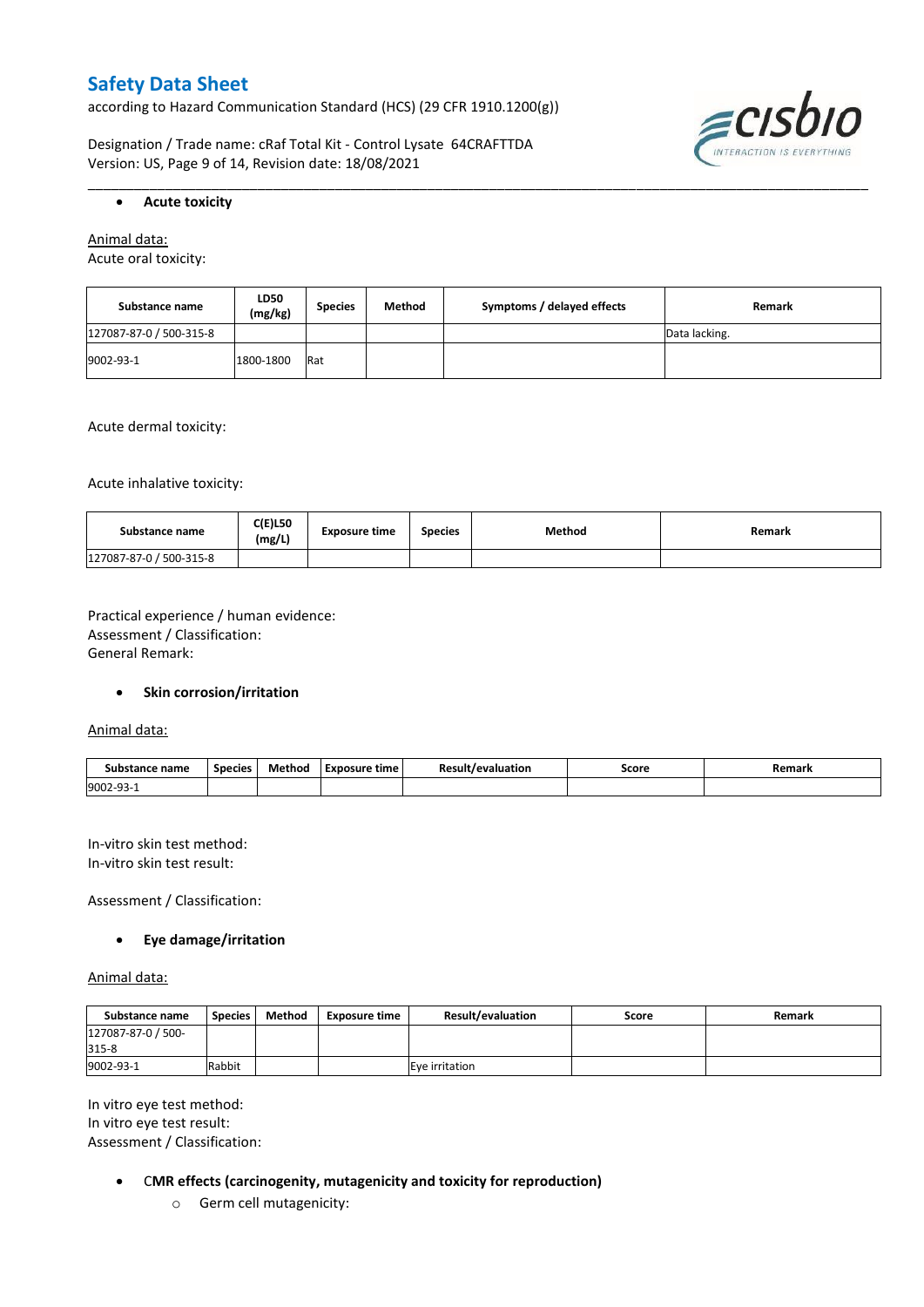according to Hazard Communication Standard (HCS) (29 CFR 1910.1200(g))

\_\_\_\_\_\_\_\_\_\_\_\_\_\_\_\_\_\_\_\_\_\_\_\_\_\_\_\_\_\_\_\_\_\_\_\_\_\_\_\_\_\_\_\_\_\_\_\_\_\_\_\_\_\_\_\_\_\_\_\_\_\_\_\_\_\_\_\_\_\_\_\_\_\_\_\_\_\_\_\_\_\_\_\_\_\_\_\_\_\_\_\_\_\_\_\_\_\_\_\_\_

Designation / Trade name: cRaf Total Kit - Control Lysate 64CRAFTTDA Version: US, Page 10 of 14, Revision date: 18/08/2021



Animal data:

Assessment / Classification:

o Carcinogenicity

Practical experience / human evidence: Animal data:

Other information: Assessment / Classification:

o Reproductive toxicity

Practical experience / human evidence: Animal data:

Other information: Assessment / Classification:

Overall assessment on CMR properties:

#### **Specific target organ toxicity (single exposure)**

o STOT SE 1 and 2

Animal data:

Other information:

o STOT SE 3

Practical experience / human evidence:

Other information: Assessment / Classification:

#### **Specific target organ toxicity (repeated exposure)**

Practical experience / human evidence: Animal data:

Assessment / Classification: Other information

#### **Aspiration hazard**

Practical experience / human evidence: Experimental data: viscosity data: see SECTION 9. Assessment / Classification: Remark:

11.1.1 Mixtures No toxicological information is available for the mixture itself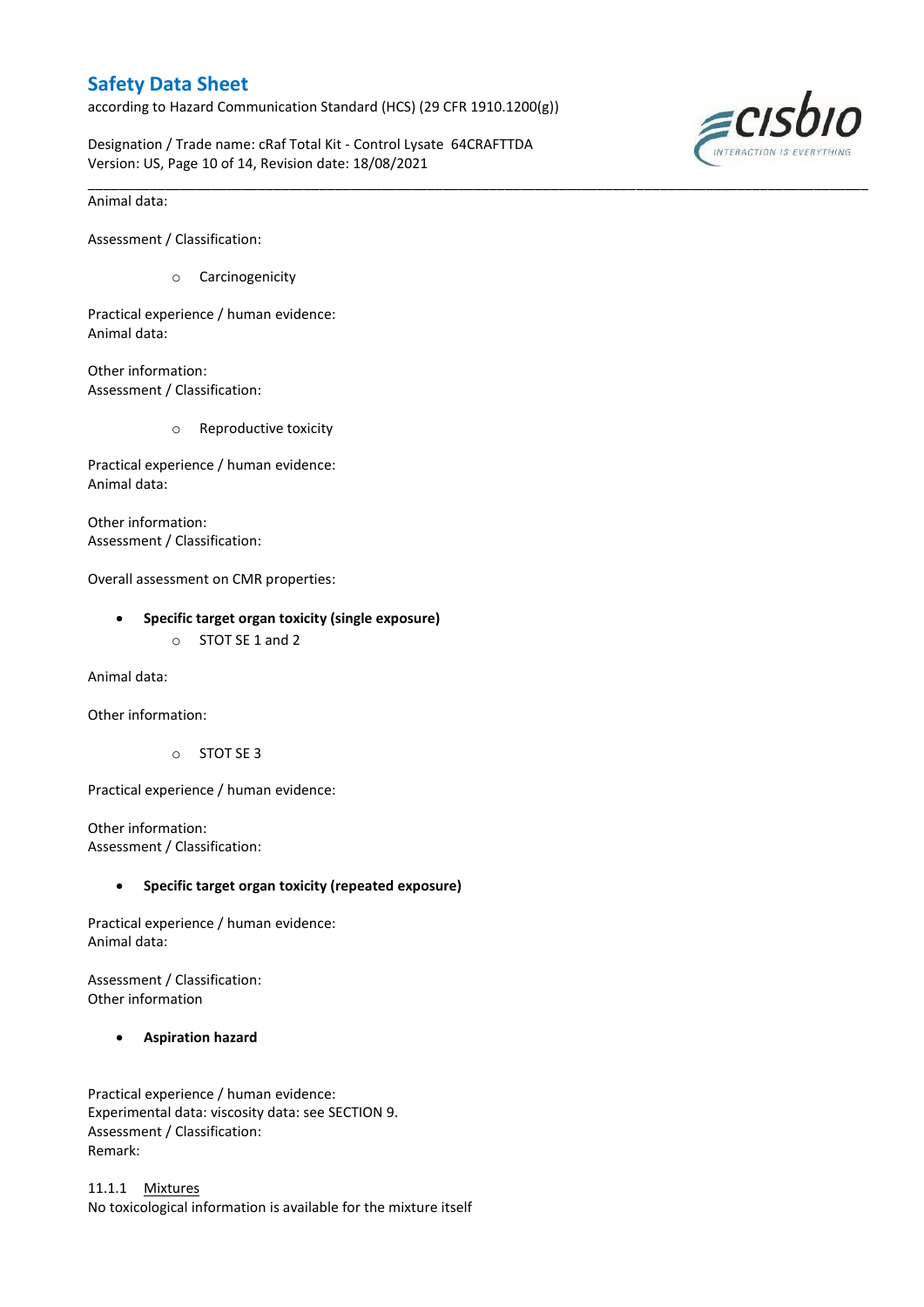according to Hazard Communication Standard (HCS) (29 CFR 1910.1200(g))

Designation / Trade name: cRaf Total Kit - Control Lysate 64CRAFTTDA Version: US, Page 11 of 14, Revision date: 18/08/2021

### **Section 12 : Ecological information**

In case that test data regarding one endpoint/differentiation exist for the mixture itself, the classification is carried out according to the substance criteria (excluding biodegradation and bioaccumulation). If no test data exist, the criteria for mixture classification has to be used (calculation method) in this case the toxicological data of the ingredients are shown.

\_\_\_\_\_\_\_\_\_\_\_\_\_\_\_\_\_\_\_\_\_\_\_\_\_\_\_\_\_\_\_\_\_\_\_\_\_\_\_\_\_\_\_\_\_\_\_\_\_\_\_\_\_\_\_\_\_\_\_\_\_\_\_\_\_\_\_\_\_\_\_\_\_\_\_\_\_\_\_\_\_\_\_\_\_\_\_\_\_\_\_\_\_\_\_\_\_\_\_\_\_

### *12.1 Aquatic toxicity:*

Acute (short-term) fish toxicity

| Source:                                         | Informations relatives à la réglementation VME (France) : ED 984, 07.2012 |                   |                       |                       |                  |                                                  |                              |        |        |                       |  |  |
|-------------------------------------------------|---------------------------------------------------------------------------|-------------------|-----------------------|-----------------------|------------------|--------------------------------------------------|------------------------------|--------|--------|-----------------------|--|--|
| Substance                                       | EC No.                                                                    | <b>CAS-No</b>     | <b>LC50</b><br>(mg/L) | <b>EC50</b><br>(mg/L) | Test<br>duration | <b>Species</b>                                   | Result/<br><b>Evaluation</b> | Method | Remark | <b>General Remark</b> |  |  |
| $127087 - 87 - 0$ 500-315-8 $11$<br>/ 500-315-8 |                                                                           | 127087-<br>$87-0$ |                       |                       |                  |                                                  |                              |        |        |                       |  |  |
| 9002-93-1                                       |                                                                           | 9002-93-1         | 8.9                   |                       |                  | Pimephales<br>96 promelas<br>(fathead<br>minnow) |                              |        |        |                       |  |  |

#### Chronic (long-term) fish toxicity

| Source :                   | Informations relatives à la réglementation VME (France) : ED 984, 07.2012 |               |  |                           |                |        |        |                       |  |  |  |  |
|----------------------------|---------------------------------------------------------------------------|---------------|--|---------------------------|----------------|--------|--------|-----------------------|--|--|--|--|
| <b>Substance</b>           | EC No.                                                                    | <b>CAS-No</b> |  | NOEC (mg/L) Test duration | <b>Species</b> | Method | Remark | <b>General Remark</b> |  |  |  |  |
| 127087-87-0 /<br>500-315-8 | 500-315-8                                                                 | 127087-87-0   |  |                           |                |        |        |                       |  |  |  |  |
| 9002-93-1                  |                                                                           | 9002-93-1     |  |                           |                |        |        |                       |  |  |  |  |

#### Acute (short-term) toxicity to crustacea

| Source:                                             | Informations relatives à la réglementation VME (France) : ED 984, 07.2012 |            |                       |               |                |                       |        |        |                    |  |  |  |
|-----------------------------------------------------|---------------------------------------------------------------------------|------------|-----------------------|---------------|----------------|-----------------------|--------|--------|--------------------|--|--|--|
| Substance                                           | EC No.                                                                    | CAS-No     | <b>EC50</b><br>(mg/L) | Test duration | <b>Species</b> | Result/<br>Evaluation | Method | Remark | l General Remark l |  |  |  |
| $127087 - 87 - 0$ /<br>500-315-8 $127$<br>500-315-8 |                                                                           | 127087-87- |                       |               |                |                       |        |        |                    |  |  |  |
| 9002-93-1                                           |                                                                           | 9002-93-1  | 26                    | 48            |                |                       |        |        |                    |  |  |  |

#### Chronic (long-term) toxicity to crustacea

| Source:                    |           | Informations relatives à la réglementation VME (France) : ED 984, 07.2012 |  |                             |                |        |        |                       |  |  |  |  |  |
|----------------------------|-----------|---------------------------------------------------------------------------|--|-----------------------------|----------------|--------|--------|-----------------------|--|--|--|--|--|
| Substance                  | EC No.    | <b>CAS No</b>                                                             |  | NOEC (mg/L)   Test duration | <b>Species</b> | Method | Remark | <b>General Remark</b> |  |  |  |  |  |
| 127087-87-0 /<br>500-315-8 | 500-315-8 | 127087-87-0                                                               |  |                             |                |        |        |                       |  |  |  |  |  |
| 9002-93-1                  |           | 9002-93-1                                                                 |  |                             |                |        |        |                       |  |  |  |  |  |

#### Acute (short-term) toxicity to algae and cyanobacteria

| Source:                    | Informations relatives à la réglementation VME (France) : ED 984, 07.2012 |            |  |                                    |                |                              |        |        |                       |  |  |  |  |
|----------------------------|---------------------------------------------------------------------------|------------|--|------------------------------------|----------------|------------------------------|--------|--------|-----------------------|--|--|--|--|
| Substance                  | EC No.                                                                    |            |  | CAS-No   EC50 (mg/L) Test duration | <b>Species</b> | Result/<br><b>Evaluation</b> | Method | Remark | <b>General Remark</b> |  |  |  |  |
| 127087-87-0 /<br>500-315-8 | 500-315-8                                                                 | 127087-87- |  |                                    |                |                              |        |        |                       |  |  |  |  |
| 9002-93-1                  |                                                                           | 9002-93-1  |  |                                    |                |                              |        |        |                       |  |  |  |  |

#### Toxicity to microorganisms and other aquatic plants / organisms

*≡cisbio*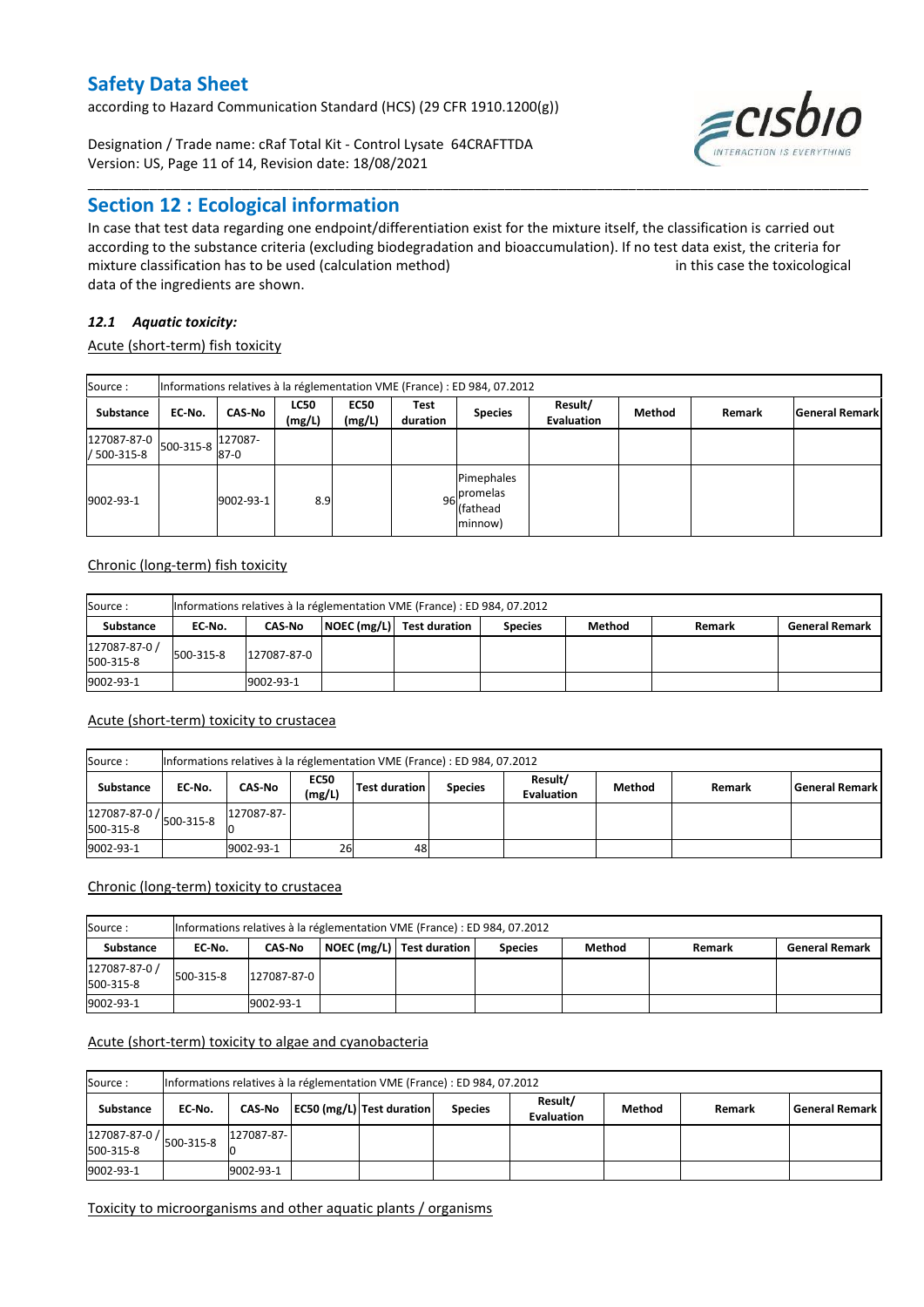according to Hazard Communication Standard (HCS) (29 CFR 1910.1200(g))



Designation / Trade name: cRaf Total Kit - Control Lysate 64CRAFTTDA Version: US, Page 12 of 14, Revision date: 18/08/2021

| Source:                    | Informations relatives à la réglementation VME (France) : ED 984, 07.2012 |             |               |                |        |        |                       |  |  |  |  |
|----------------------------|---------------------------------------------------------------------------|-------------|---------------|----------------|--------|--------|-----------------------|--|--|--|--|
| Substance                  | EC No.                                                                    | CAS-No      | EC50 $(mg/L)$ | <b>Species</b> | Method | Remark | <b>General Remark</b> |  |  |  |  |
| 127087-87-0 /<br>500-315-8 | 500-315-8                                                                 | 127087-87-0 |               |                |        |        |                       |  |  |  |  |
| 9002-93-1                  |                                                                           | 9002-93-1   |               |                |        |        |                       |  |  |  |  |

\_\_\_\_\_\_\_\_\_\_\_\_\_\_\_\_\_\_\_\_\_\_\_\_\_\_\_\_\_\_\_\_\_\_\_\_\_\_\_\_\_\_\_\_\_\_\_\_\_\_\_\_\_\_\_\_\_\_\_\_\_\_\_\_\_\_\_\_\_\_\_\_\_\_\_\_\_\_\_\_\_\_\_\_\_\_\_\_\_\_\_\_\_\_\_\_\_\_\_\_\_

Assessment / Classification:

#### *12.2 Persistence and degradability*

Biodegradation:

| Source:                    |           | Informations relatives à la réglementation VME (France) : ED 984, 07.2012 |                 |                                    |                         |        |                                                                                      |  |
|----------------------------|-----------|---------------------------------------------------------------------------|-----------------|------------------------------------|-------------------------|--------|--------------------------------------------------------------------------------------|--|
| <b>Substance</b>           | EC No.    | <b>CAS-No</b>                                                             | <b>Inoculum</b> | <b>Biodegradation</b><br>parameter | Degradation<br>rate (%) | Method | Remark                                                                               |  |
| 127087-87-0 /<br>500-315-8 | 500-315-8 | 127087-87-0                                                               |                 |                                    |                         |        |                                                                                      |  |
| 9002-93-1                  |           | 9002-93-1                                                                 |                 | BOD (% of COD).                    | 36-36                   |        | In accordance with the required<br>stability the product is poorly<br>biodegradable. |  |

#### Abiotic Degradation:

| Source:                    |           |               |                                     |                                   |      |    |        |        |
|----------------------------|-----------|---------------|-------------------------------------|-----------------------------------|------|----|--------|--------|
| Substance                  | EC-No.    | <b>CAS-No</b> | Abiotic<br>degradation test<br>type | Half-life time Temperature<br>(i) | (°C) | pH | Method | Remark |
| 127087-87-0 /<br>500-315-8 | 500-315-8 | 127087-87-    |                                     |                                   |      |    |        |        |
| 9002-93-1                  |           | 9002-93-1     |                                     |                                   |      |    |        |        |

#### Assessment / Classification:

#### *12.3 Bioaccumulative potential*

Bioconcentration factor (BCF):

| Source:                              |        |               |                |        |        |        |
|--------------------------------------|--------|---------------|----------------|--------|--------|--------|
| Substance                            | EC No. | <b>CAS-No</b> | <b>Species</b> | Result | Method | Remark |
| 127087-87-0 / 500-<br>315-8<br>315-8 |        | 127087-87-0   |                |        |        |        |
| 9002-93-1                            |        | 9002-93-1     |                |        |        |        |

#### *12.4 Mobility in soil*

| Source:                                     |       |                 |                            |                   |                                        |         |                                  |                                                   |                                           |        |        |
|---------------------------------------------|-------|-----------------|----------------------------|-------------------|----------------------------------------|---------|----------------------------------|---------------------------------------------------|-------------------------------------------|--------|--------|
| Substance                                   | EC n° |                 | <b>CAS n° Distribution</b> | Transport<br>type | Henry's law<br>constant<br>(Pa.m3/mol) | Log KOC | Half-life<br>time in<br>soil (j) | <b>Half-life</b><br>time in<br>fresh<br>water (j) | Half-life<br>time in<br>Isea water<br>(j) | Method | Remark |
| 127087-87-0500-315-127087-<br>/ 500-315-8 8 |       | $87-0$          |                            |                   |                                        |         |                                  |                                                   |                                           |        |        |
| 9002-93-1                                   |       | 9002-<br>$93-1$ |                            |                   |                                        |         |                                  |                                                   |                                           |        |        |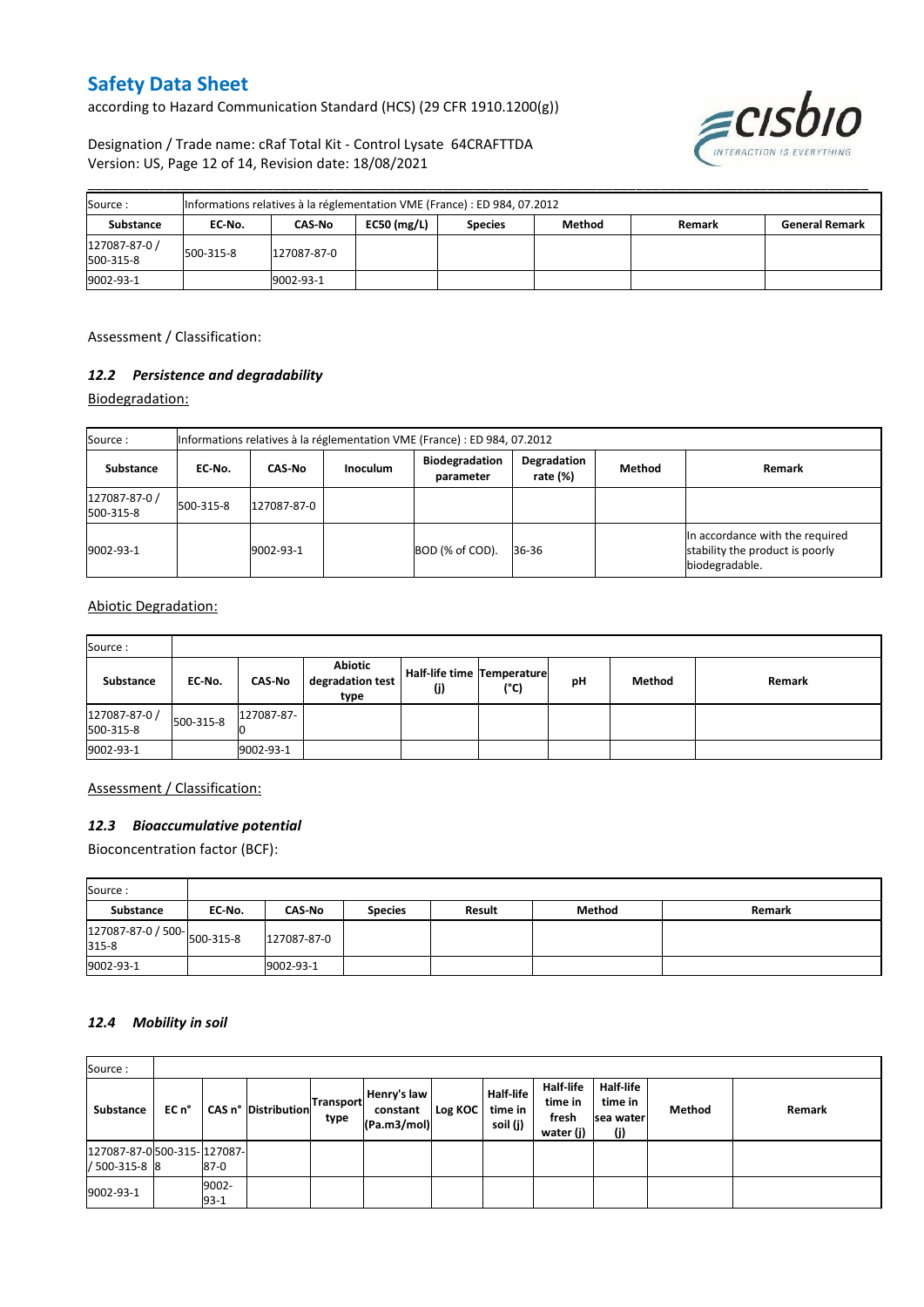according to Hazard Communication Standard (HCS) (29 CFR 1910.1200(g))

Designation / Trade name: cRaf Total Kit - Control Lysate 64CRAFTTDA Version: US, Page 13 of 14, Revision date: 18/08/2021



#### *12.5 Results of PBT and vPvB assessment*

#### *12.6 Other adverse effects:*

Additional ecotoxicological information:

### **Section 13 : Disposal considerations**

#### *13.1 Waste treatment methods*

Waste treatment options: Dispose of waste according to applicable legislation. ;

Other disposal recommendations: Additional information:

### **Section 14 : Transport information**

#### ADR/RID/AND/IMDG/IATA

| UN No.                     |  |
|----------------------------|--|
| UN Proper shipping name    |  |
| Transport hazard class(es) |  |
| Hazard label(s)            |  |
|                            |  |
| Packing group              |  |

\_\_\_\_\_\_\_\_\_\_\_\_\_\_\_\_\_\_\_\_\_\_\_\_\_\_\_\_\_\_\_\_\_\_\_\_\_\_\_\_\_\_\_\_\_\_\_\_\_\_\_\_\_\_\_\_\_\_\_\_\_\_\_\_\_\_\_\_\_\_\_\_\_\_\_\_\_\_\_\_\_\_\_\_\_\_\_\_\_\_\_\_\_\_\_\_\_\_\_\_\_

#### *Transport in bulk according to Annex II of MARPOL 73/78 and the IBC Code*

| Land transport (ADR/RID)                                             |                                                  |
|----------------------------------------------------------------------|--------------------------------------------------|
| <b>Classification code ADR:</b>                                      | Special Provisions for ADR/RID:                  |
| Limited quantities for ADR/RID:                                      | <b>Excepted Quantities for ADR/RID:</b>          |
| Packing Instructions for ADR/RID:                                    |                                                  |
| Special packing provisions for ADR/RID:                              |                                                  |
| Mixed packing provisions:                                            | Portable tanks and bulk containers Instructions: |
| Portable tanks and bulk containers Special Provisions:               |                                                  |
| <b>ADR Tank Code:</b>                                                | ADR Tank special provisions:                     |
| Vehicle for tank carriage:                                           | Special provisions for carriage Packages:        |
| Special provisions for carriage Bulk:                                |                                                  |
| Special provisions for carriage for loading, unloading and handling: |                                                  |
| Special Provisions for carriage Operation:                           |                                                  |
| Hazard identification No:                                            | Transport category (Tunnel restriction code):    |
| Sea transport (IMDG)                                                 |                                                  |
| Marine Pollutant:                                                    | Subsidiary risk(s) for IMDG:                     |
| Packing provisions for IMDG:                                         | Limited quantities for IMDG:                     |
| Packing instructions for IMDG:                                       | <b>IBC</b> Instructions:                         |
| <b>IBC Provisions:</b>                                               | <b>IMO tank instructions:</b>                    |
| UN tank instructions:                                                | Tanks and bulk Provisions:                       |
| EmS:                                                                 | Stowage and segregation for IMDG:                |
| Properties and observations:                                         |                                                  |
| <u>Inland waterway transport (ADN)</u>                               |                                                  |
| <b>Classification Code ADN:</b>                                      | <b>Special Provisions ADN:</b>                   |